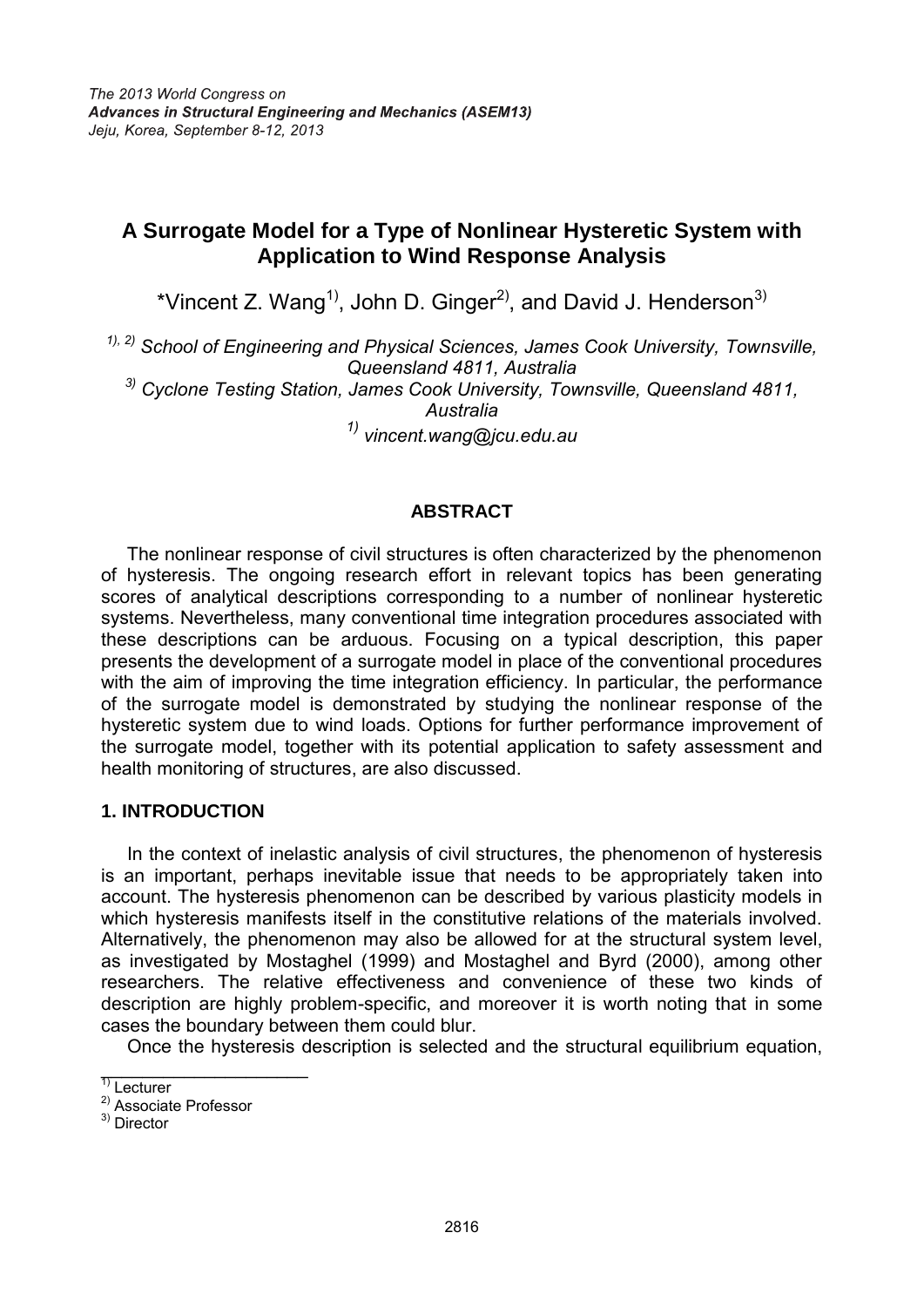

Fig. 1. Examples of the wind-induced excitation-force time histories at  $h = 7.5$  m (upper subfigure) and  $h = 15$  m (lower subfigure)

which could be static or dynamic, is set up, the structural response can then be computed. Conceptually this process sounds fairly natural and smooth, while practically it may result in prolonged computation time, which could at worst become a prohibitive inconvenience especially when the process is to serve as a subroutine to be frequently called in a larger algorithm. For instance, in a Monte Carlo simulation based reliability analysis, it is not uncommon for the process to be repeated thousands of times.

 Strong wind loads may lead to significant economic and even life loss, as continually exhibited by numerous cyclones, hurricanes, and typhoons (Boughton et al. 2011). With strong wind loads identified as a kind of extreme load, this paper is concerned with the efficient wind response computation of a typical hysteretic structure. Specifically, a surrogate model is developed to replace some conventional time marching procedures.

 In the next section the hysteretic system being studied is defined, followed by the construction and validation of a corresponding surrogate model. Then in the third section the surrogate model is applied to assess the safety performance of the system, and due consideration is given to the relevant data missingness events that could occur during structural appraisal activities in reality.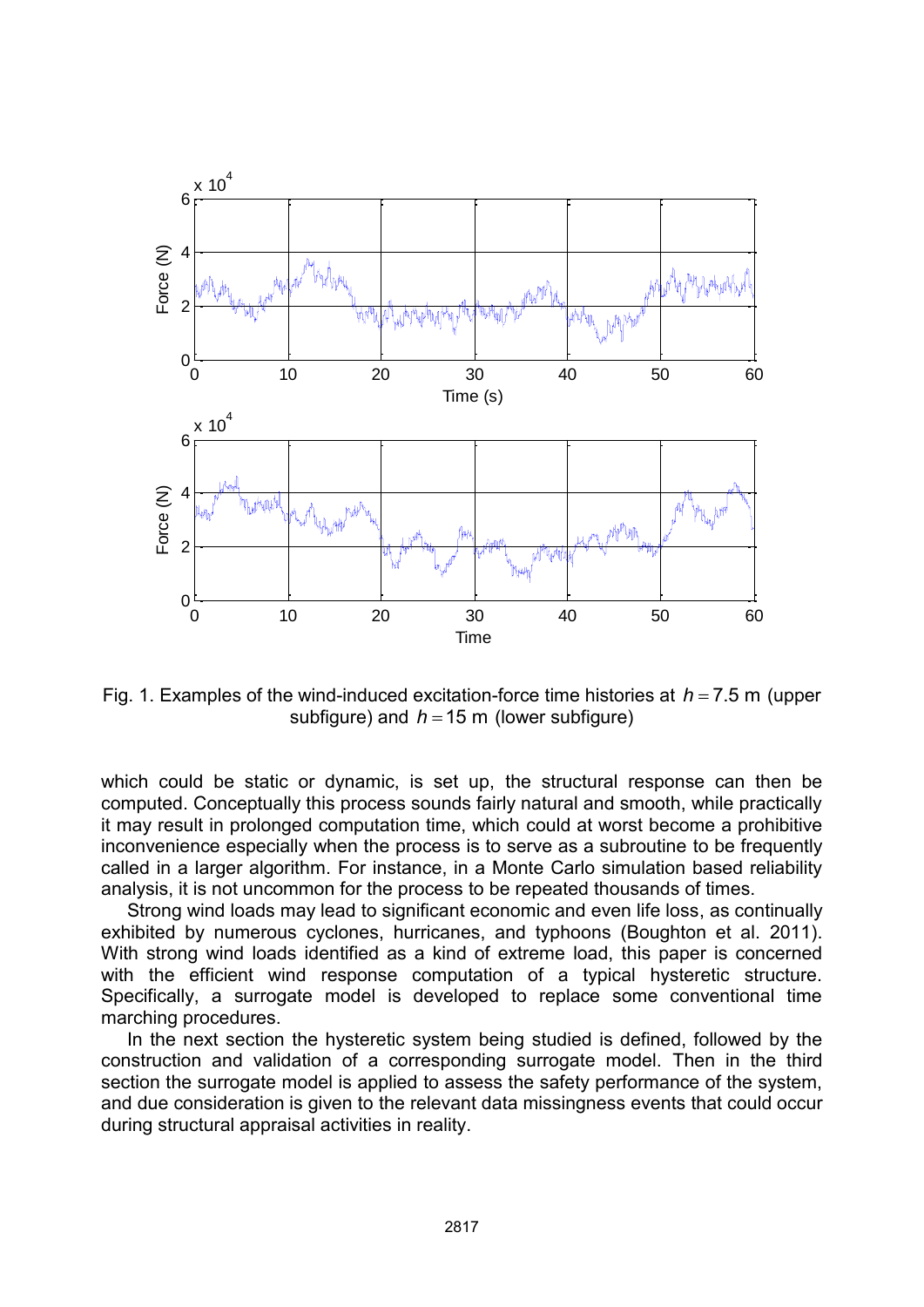



## **2. SURROGATE-MODEL CONSTRUCTION AND VALIDATION**

A two-story nonlinear hysteretic shear frame as described by Mostaghel (1999) and Mostaghel and Byrd (2000) is used in this study to illustrate the surrogate-model development. The equations of motion of the frame are shown in Eqs. (1) -  $(4)$ :

$$
\mathbf{M}\ddot{\mathbf{U}}(t) + \mathbf{C}\dot{\mathbf{U}}(t) + \gamma \mathbf{K}'\mathbf{U}(t) + (1 - \gamma)\mathbf{K}''\mathbf{V}(t) = \mathbf{F}_{\mathbf{w}}(t)
$$
 (1)

$$
\dot{\mathbf{V}}(t) = \mathbf{G}(\mathbf{U}(t), \mathbf{V}(t), \dot{\mathbf{U}}(t), \dot{\mathbf{V}}(t))\dot{\mathbf{U}}(t)
$$
 (2)

in which

$$
\mathbf{K}' = \begin{pmatrix} \mathbf{K}_1 + \mathbf{K}_2 & -\mathbf{K}_2 \\ -\mathbf{K}_2 & \mathbf{K}_2 \end{pmatrix}
$$
 (3)

$$
\mathbf{K}'' = \begin{pmatrix} \mathbf{K}_1 & -\mathbf{K}_2 \\ 0 & \mathbf{K}_2 \end{pmatrix}
$$
 (4)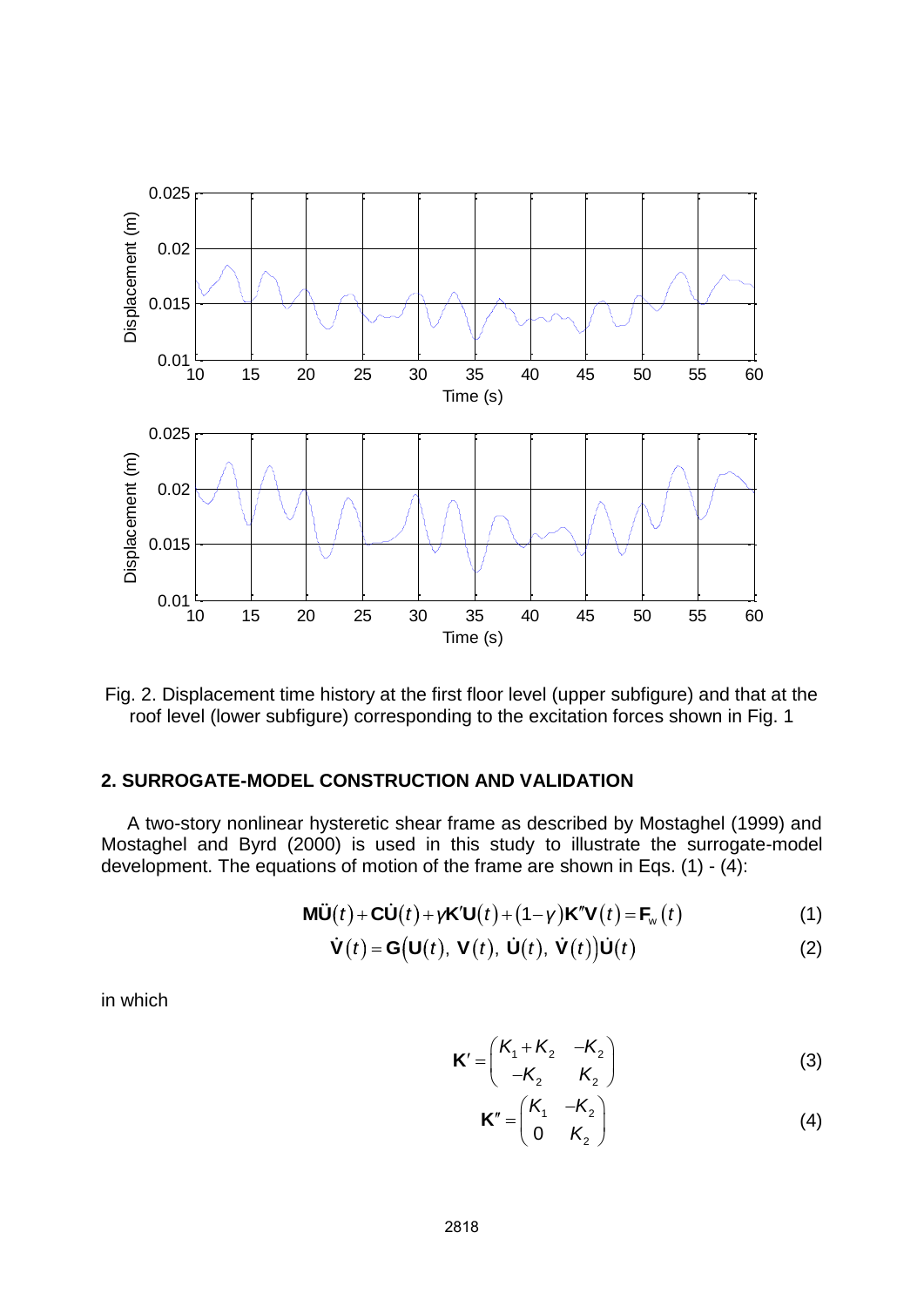

Fig. 3. Regression analysis of the maximum inter-story relative displacements obtained from the surrogate model on those from the time marching procedures

where *t* is the time; **M** is the lumped mass matrix; **C** is the damping matrix; **K** and **K**<sup>*n*</sup> are the stiffness matrix and the auxiliary stiffness matrix, respectively;  $\mathbf{F}_{w}(t)$  is the wind-induced excitation-force time history;  $U(t)$  is the displacement time history; the parameter *γ* is known as the post-yield-to-pre-yield stiffness ratio; and  $K_1$  and  $K_2$ respectively denote the story stiffness for the first story and that for the second story. For the two-story shear frame being considered, the equations of motion contain a total of four unknown functions, i.e., the four components of  $U(t)$  and  $V(t)$ . **G** is a function of  $U(t)$ ,  $V(t)$ ,  $U(t)$ , and  $V(t)$ , and its specific expression can be found in Mostaghel (1999) and Mostaghel and Byrd (2000).

The story stiffnesses  $K_1$  and  $K_2$  are assumed to have a bivariate normal distribution with both of the means being 1x10<sup>7</sup> N/m, both of the variances being 2.25x10<sup>12</sup> N<sup>2</sup>/m<sup>2</sup>, and a covariance of 1.125 $\times$ 10<sup>12</sup> N<sup>2</sup>/m<sup>2</sup>. Using a uniform story height of 7.5 m, the windinduced excitation force  $\mathbf{F}_{w}(t)$  can be simulated based on a representative wind load model as in Soong and Grigoriu (1993) and Simiu and Scanlan (1996). Fig. 1 illustrates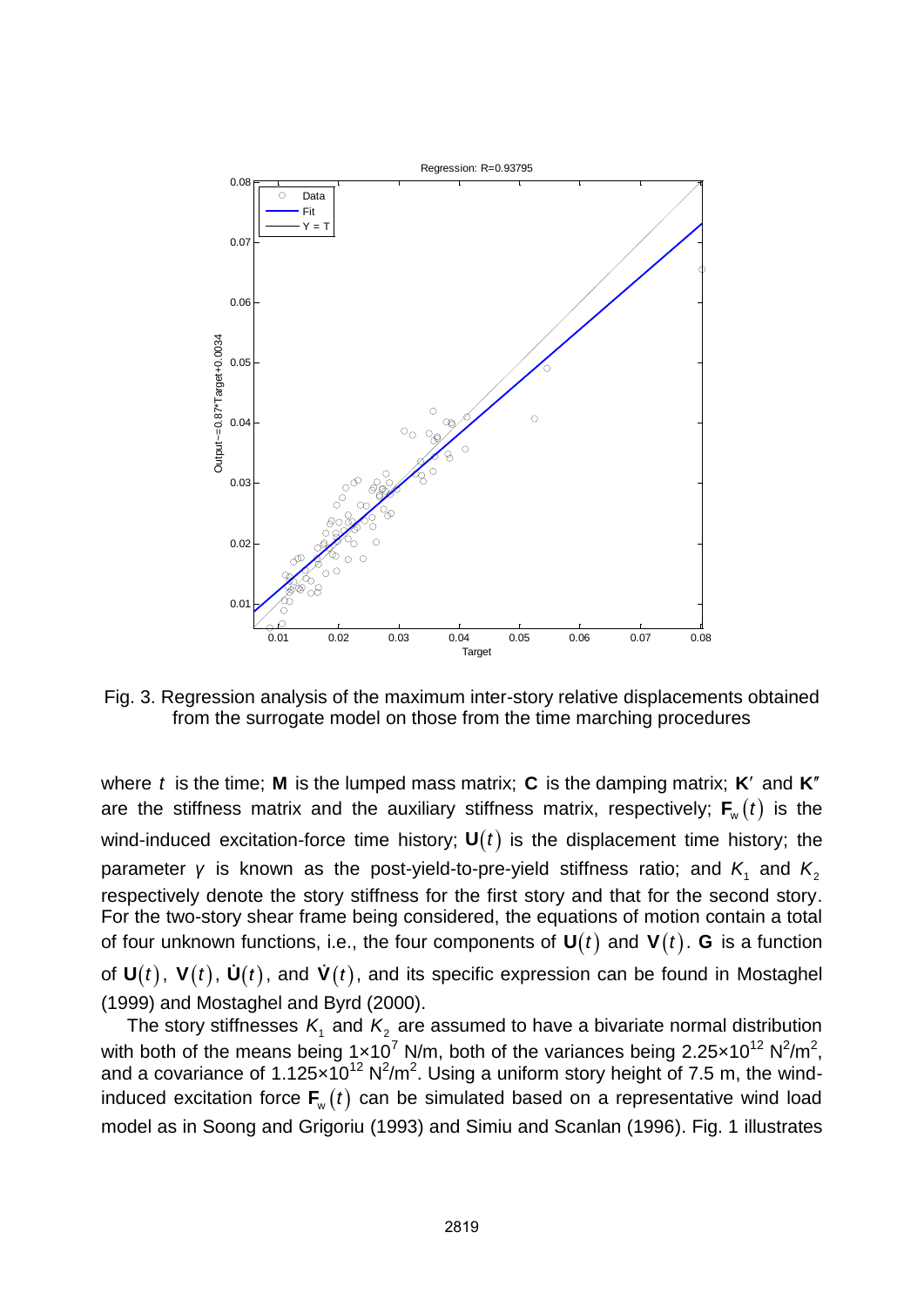

Fig. 4. Comparison between the maximum inter-story relative displacements resulting from the surrogate model and those from the time marching

| Table 1. Structural appraisal data for $K1$ and $K2$ with some missing data points* |                                                                                                                                                                                                                           |  |
|-------------------------------------------------------------------------------------|---------------------------------------------------------------------------------------------------------------------------------------------------------------------------------------------------------------------------|--|
| Story ID                                                                            | Incomplete structural appraisal data for $K_1$ and $K_2$ ( $\times 10^7$ N/m)                                                                                                                                             |  |
|                                                                                     | 0.9790; 0.8685; 0.9251; 1.1092; 1.1283; 0.7588; NA; 0.9295; 1.0301; 1.0156;<br>1.0684; 1.0402; NA; NA; NA; 1.0641; NA; 0.9946; 1.0817; NA;<br>1.0843; 0.9329; 1.2423; 0.8932; 1.0120; 1.2727; 1.0925; NA; 0.8282; 1.1834. |  |
| $\overline{2}$                                                                      | 1.2293; 0.9902; 0.7541; NA; NA; NA; 1.0702; 1.1302; NA; NA;<br>1.0836; 1.1869; 1.0253; 0.9788; 0.9552; NA; NA; NA; 0.9465; 0.9008;<br>1.1277; NA; NA; NA; NA; 0.8916; 1.2934; 1.2529; 1.0118; 0.9083.                     |  |

\* The missing data points are indicated by NAs.

the simulated  $\mathsf{F}_\mathrm{w}(t)$  for a height *h* of 7.5 m (i.e., the first floor level) or 15 m (i.e., the roof level). Corresponding to a set of  $F_w(t)$  data, some well-established time marching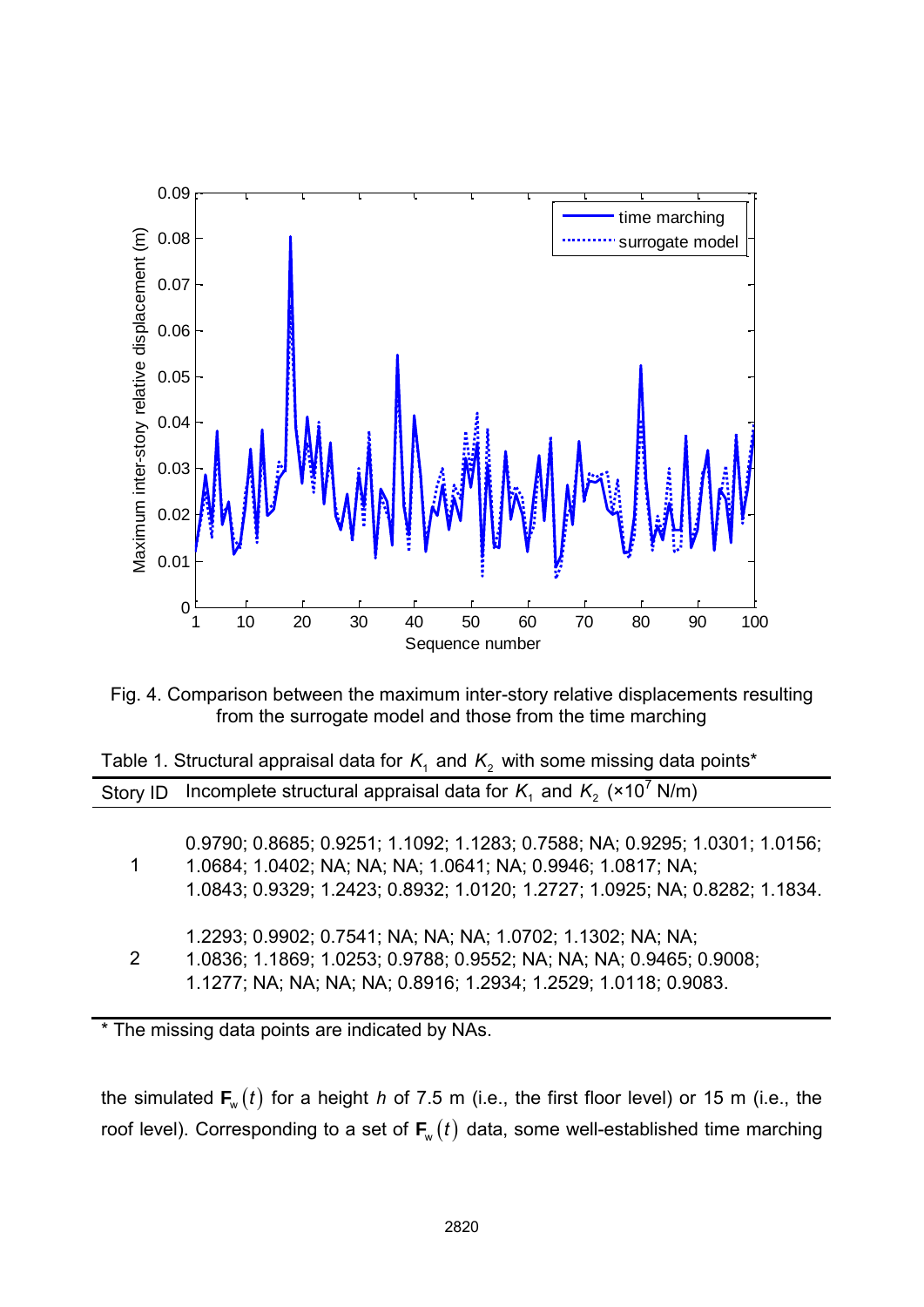

Fig. 5. Estimates of the mean of  $K<sub>1</sub>$  in the complete- and incomplete-data scenarios

| Table 2. Estimated wind fragilities in the complete- (Case I) and incomplete-data (Case |  |
|-----------------------------------------------------------------------------------------|--|
| II) scenarios (threshold for the maximum inter-story relative displacement: 0.02 m)     |  |

| Case ID | Estimated wind fragilities                                            |
|---------|-----------------------------------------------------------------------|
|         | 0.623, 0.623, 0.659, 0.586, 0.682, 0.571, 0.569, 0.533, 0.638, 0.702. |
|         | 0.567, 0.645, 0.595, 0.566, 0.507, 0.556, 0.680, 0.508, 0.579, 0.657. |

procedures are readily available to compute the displacement time history  $U(t)$ . For example, Fig. 2 shows the  $U(t)$  values obtained by using the classical fourth-order Runge-Kutta algorithm. The maximum inter-story relative displacement, an important quantity in structural safety assessment, can then be computed.

 In order to construct a surrogate model to determine the maximum inter-story relative displacement in a more efficient way, a feedforward backpropogation neural network is created and trained. The database used for the neural network training is formed by 2,000 independent runs of the fourth-order Runge-Kutta algorithm, and for each run the time marching stops at  $t = 60$  s. When training the neural network, each of the 2,000 sets of the input data sequentially comprises the two story stiffnesses, the sampled (sampling rate: 1/50) excitation-force time history at the first floor level, and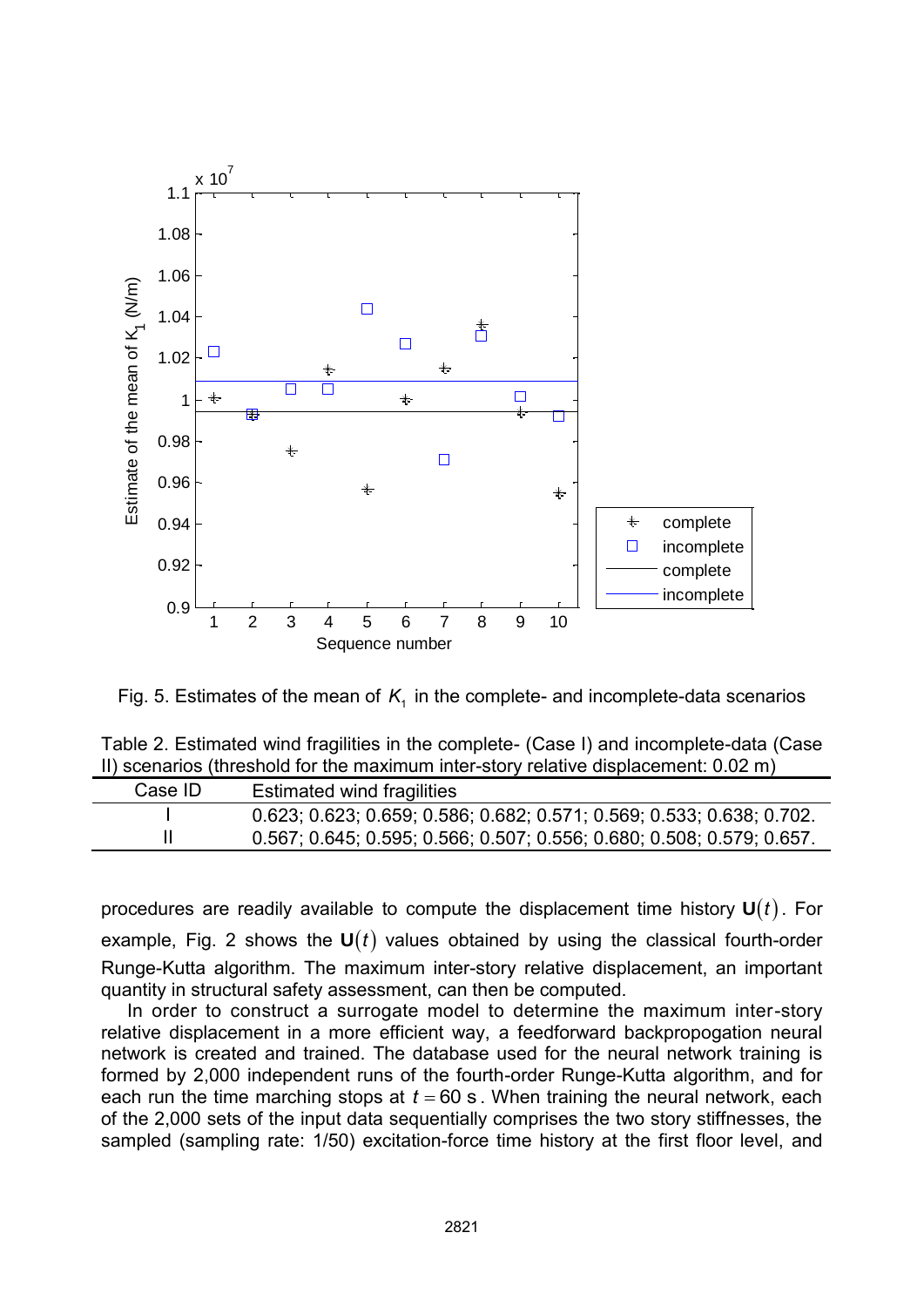

Fig. 6. Estimates of the variance of  $K<sub>1</sub>$  in the complete- and incomplete-data scenarios

that at the roof level, and each of the output data is the maximum inter-story relative displacement. With the fourth-order Runge-Kutta algorithm chosen as the benchmark time marching procedures, the resulting trained neural network is then independently validated, as in Figs. 3 and 4. It can be observed that the maximum inter-story relative displacement values yielded by the trained neural network agree with those from the time marching procedures reasonably well.

## **3. WIND SAFETY ASSESSMENT BY USING THE SURROGATE MODEL**

 The potential of the surrogate model in the areas of structural safety assessment and structural health monitoring is briefly explored through an example. The influence of the structural appraisal data missingness is allowed for as well (Wang et al. 2013).

 Consider the two-story hysteretic shear frame in Section 2. Suppose that the frame has been in service for a period of time, and its in-situ story stiffnesses  $K<sub>1</sub>$  and  $K<sub>2</sub>$  need to be evaluated using structural appraisal techniques. Table 1 gives an example of some incomplete structural appraisal data, where it is assumed that the relevant appraisal data points are missing completely at random (Heitjan and Basu 1996). An algorithm known as the expectation-maximization algorithm (Dempster et al. 1977; Wu